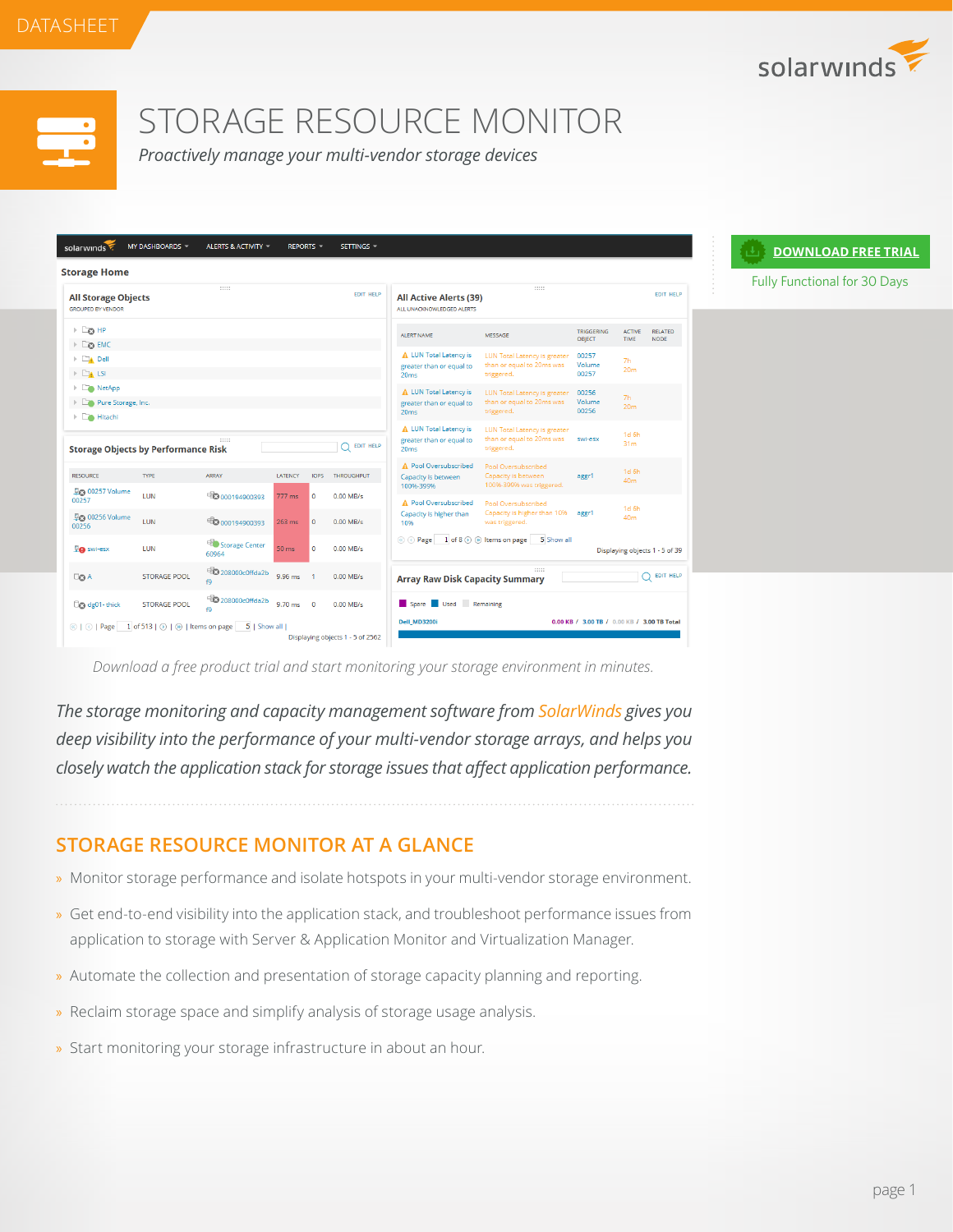

## **SOLARWINDS STORAGE RESOURCE MONITOR FEATURES**

#### **Storage performance monitoring**

Get a unified view into the performance and status of your storage environment. Use Storage Resource Monitor (SRM) for real-time, agentless NAS and SAN performance monitoring, as well as monitoring data on volumes, RAID groups, storage pools, disks, etc. This helps ensure that your storage network is always running at peak performance while preventing downtime. Quickly and easily configure a full range of custom and pre-defined alerts.

#### **Automated storage capacity planning**

Storage capacity planning is an arduous task, especially in a virtualized infrastructure. It typically involves manually creating complex spreadsheets. Storage Resource Monitor automates the collection of forecasting data so you can easily see growth rates, forecast costs and budgetary requirements, and project when capacity will be reached. In addition to simplifying storage capacity planning, SRM provides the information you need to avoid outages due to full disk errors. The centralized monitoring feature tracks performance over time to identify hot spots, peak hours, and potential outages.

#### **Storage LUN views**

Storage LUN views give you a single-pane-of-glass look at LUN and all related infrastructure components (both physical and virtual), allowing you to diagnose performance issues. You can quickly determine if storage is truly the reason for poor VM performance. If you determine that the culprit is another VM or LUN, you can drill down and continue to diagnose the issue within the tool.

The storage LUN views are an ideal integration point between SolarWinds® Virtualization Manager and Storage Resource Monitor (SRM). Virtualization Manager links to the LUN view from the cluster, ESX®, VM, or data store view. This enables you to see the storage under your VM infrastructure, putting you just a click away from total visibility. In addition, SRM offers more information related to your LUN groups using the user-defined LUN grouping where you can create new LUN groups, view LUN group information in the console, and leverage the groups for reporting.

#### **Storage I/O hotspot detection**

Storage I/O hotspot detection capabilities in Storage Resource Monitor scans your multi-vendor storage environment, identifies potential issues, and enables you to quickly access detailed information about the physical and virtual resources that are causing the problems.

## **END-TO-END VISIBILITY OF THE APPLICATION STACK**

Use Storage Resource Monitor (SRM) to access the application stack dashboard for end-to-end visibility into the applications and infrastructure resources, including the storage arrays that are built into the SolarWinds SRM module.

#### **[DOWNLOAD FREE TRIAL](http://www.solarwinds.com/register/registrationb.aspx?program=20058&c=70150000000FFaj)**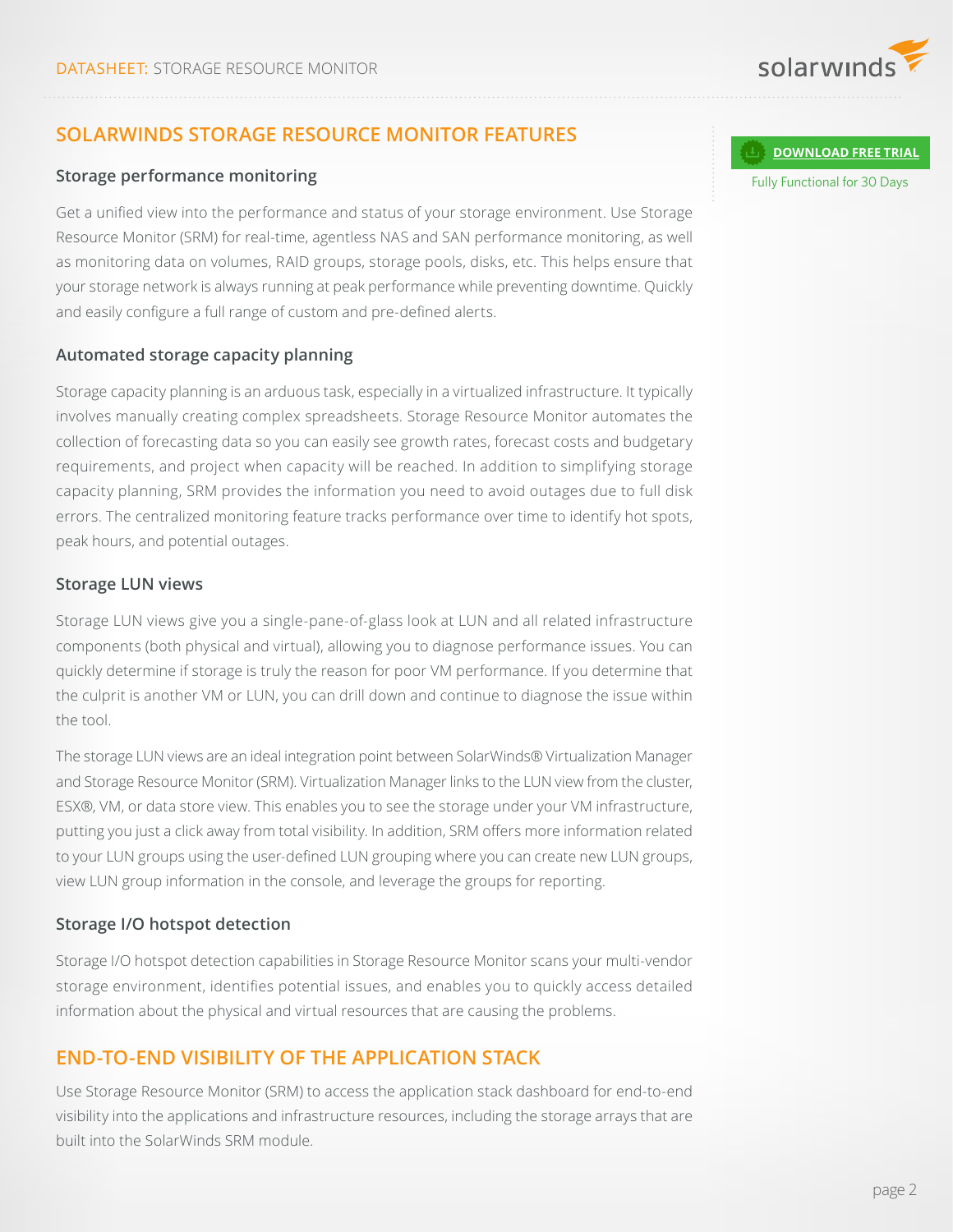

The application stack environment in SRM is designed to deliver a powerful layer of troubleshooting visibility by showing you application performance issues that are usually caused by the server, virtual, or storage infrastructure. Quickly assess the health of your environment, as well as troubleshoot specific, interrelated problems—all from one console.

This level of visibility is achieved as a result of the native integration between Storage Resource Monitor, Server & Application Monitor, and Virtualization Manager. The integration of the application stack dashboard allows you to better predict, prioritize, and resolve issues before end-users and the business are affected. Get end-to-end visibility into application performance problems all the way down to the storage level.

| <b>HARDWARE</b>     | <b>MINIMUM REQUIREMENTS</b>                                                                                                                                               |  |  |  |  |  |
|---------------------|---------------------------------------------------------------------------------------------------------------------------------------------------------------------------|--|--|--|--|--|
| CPU                 | 2.0GHz dual-processor and dual-core is recommended                                                                                                                        |  |  |  |  |  |
| Memory              | 8GB                                                                                                                                                                       |  |  |  |  |  |
| Hard Drive          | 50GB                                                                                                                                                                      |  |  |  |  |  |
| <b>SOFTWARE</b>     | <b>MINIMUM REQUIREMENTS</b>                                                                                                                                               |  |  |  |  |  |
| Operating<br>System | • Windows® 2008 R2 SP1<br>· Windows Server 2012, 2012 R2                                                                                                                  |  |  |  |  |  |
| Database            | · SQL Server® 2008, 2008 SP1, SP2, SP3, SP4<br>· SQL 2008 R2, 2008 R2 SP1, SP2, SP3<br>· SQL 2012, SQL 2012 SP1, SP2, SP3<br>· SQL 2014, SQL 2014 SP1<br>$\cdot$ SQL 2016 |  |  |  |  |  |
| .NET Framework      | 4.5                                                                                                                                                                       |  |  |  |  |  |
| Web Server          | Microsoft <sup>®</sup> IIS, version 6.0 and higher, in 32-bit mode                                                                                                        |  |  |  |  |  |
| Web Browser         | · Internet Explorer <sup>®</sup> 11, Edge<br>· Mozilla® Firefox® 45.0 or higher<br>. Google® Chrome™ 49.0 or higher                                                       |  |  |  |  |  |

## **SYSTEM REQUIREMENTS**

*NOTE: The minimum server requirements listed assume default configuration. Significantly increasing the poll rate or statistic collection rate could result in additional load on the server, which may require a larger CPU or additional memory.*

## **SUPPORTED STORAGE DEVICES**

Storage Resource Monitor (SRM) is vendor- and platform-neutral, and supports a wide variety of array manufacturers, including:

#### **NetApp:**

- » NetApp® E-series
- » NetApp Filers (OnTAP 7-mode)
- » NetApp Filers (Clustered Data OnTAP (CDOT))

#### **[DOWNLOAD FREE TRIAL](http://www.solarwinds.com/register/registrationb.aspx?program=20058&c=70150000000FFaj)**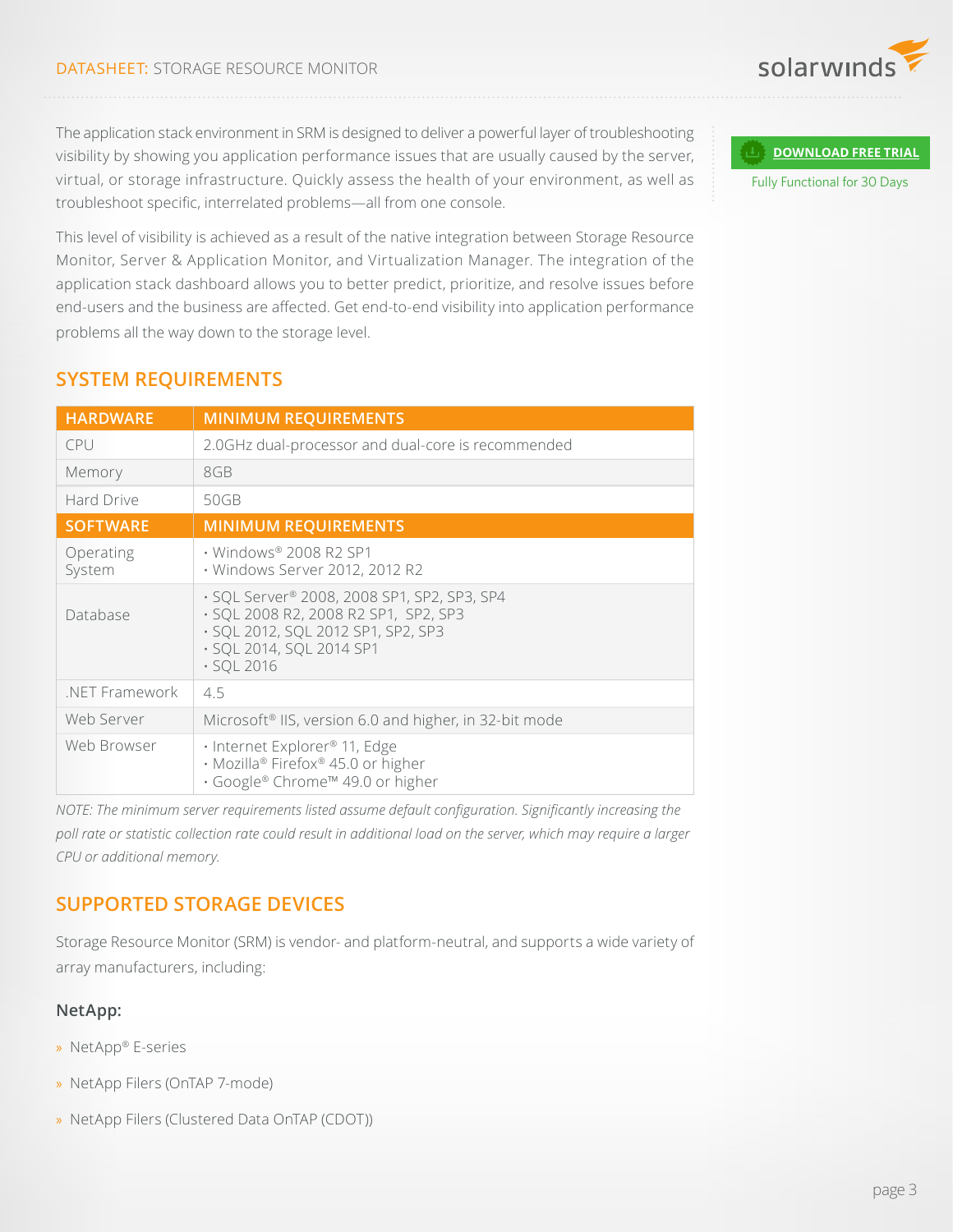#### DATASHEET: STORAGE RESOURCE MONITOR

#### **EMC:**

- » EMC® CLARiiON®
- » EMC VNX®
- » EMC Celerra®
- » EMC Isilon®
- » EMC Symmetrix® VMAX®, VMAXe®, DMX®
- » EMC XtremIO®

#### **Dell:**

- » Dell® PowerVault® MD3xxxi
- » Dell EqualLogic®
- » Dell Compellent®

#### **IBM:**

- » IBM® N Series
- » IBM DS3xxx, 4xxx, 5xxx
- » IBM 6xxx, 8xxx
- » IBM Spectrum™ Virtualize (Vxxx and SVC)
- » IBM Spectrum Accelerate (XIV)
- » IBM (ESS) Enterprise Storage Server®

#### **Hitachi:**

- » Hitachi Data Systems® AMS
- » Hitachi Data Systems USP, USPV, VSP
- » Hitachi Data Systems HUS 100 Block-side, HUS VM Block-side

#### **HP:**

- » HP® StoreServ® 3PAR
- » HP StoreVirtual®/LeftHand® P4xxx
- » HP StorageWorks® EVA
- » HP StorageWorks XP
- » HP MSA/P2xxx